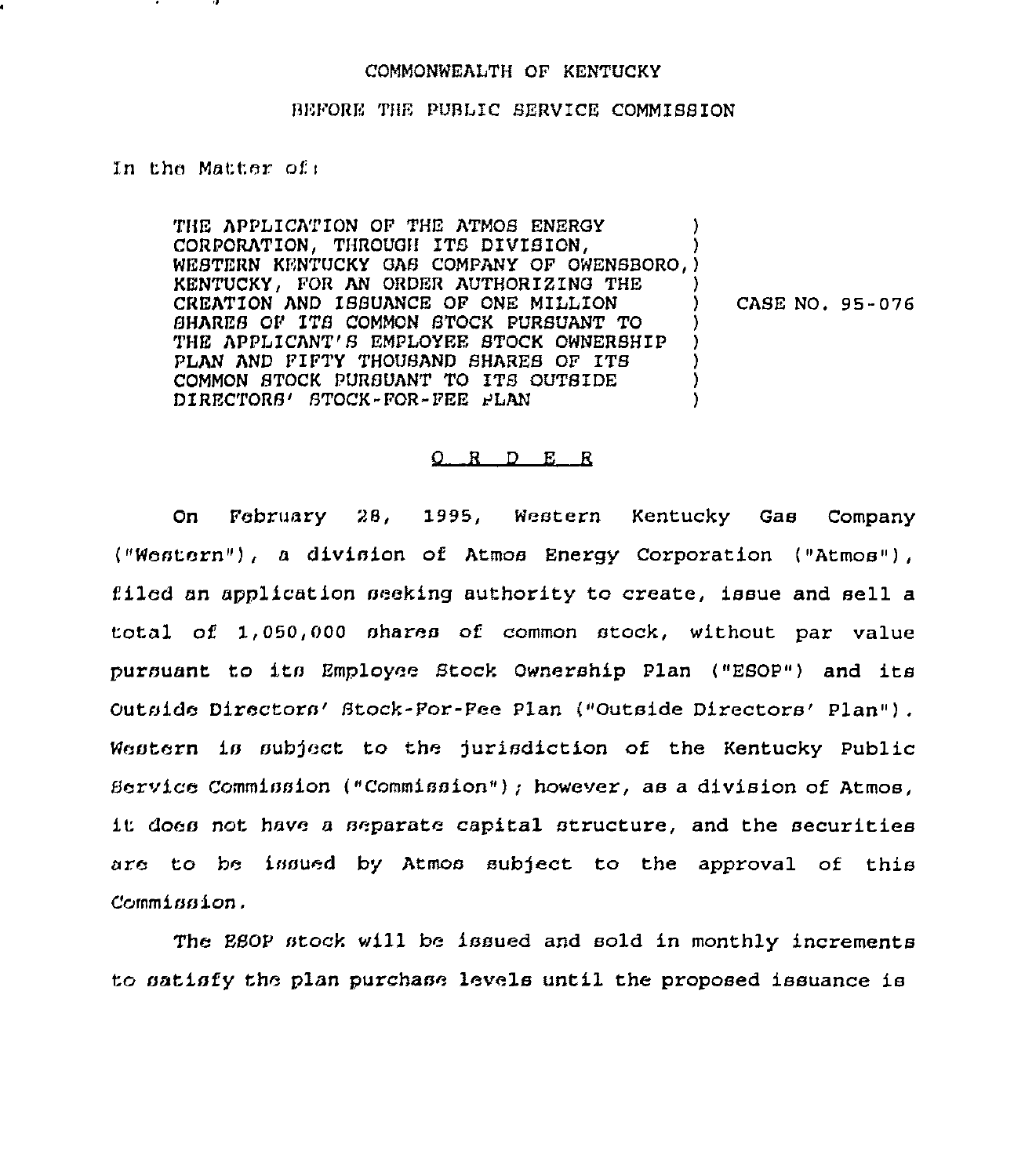exhausted. The ESOP is a continuation of the plan authorized in Case No. 90-314.<sup>1</sup>

The Outside Directors' Plan, approved by shareholders February 8, 1995, provides non-employee directors of Atmos the option to receive all or part of their fees in Atmos common stock. The stock will be issued quarterly pursuant to the directors' election. The number of shares of common stock issued shall be equal to the amount of fees that would have been paid to a director during a quarter divided by the fair market value on the last day of such quarter.

The net proceeds from the sale of these securities will be expended for general corporate purposes or any other lawful purpose as stated in Western's application.

The Commission, having considered the evidence of record and being otherwise sufficiently advised, finds that the creation, issuance, and sale of the above securities by Atmos are for lawful objects within the corporate purposes of Atmos' utility operations, are necessary and appropriate for and consistent with the proper performance of its service to the public, and will not impair its ability to perform that service, and are reasonably necessary and appropriate for such purposes and should, therefore, be approved.

 $\mathbf{1}$ Application of the Atmos Energy Corporation, Through its<br>Division, Western Kentucky Gas Company, of Owensboro, Western Kentucky Gas Company, of Owensboro, Kentucky, for an Order Authorizing the Creation, Issuance and Sale of 458,062 Shares of its Common Stock, Order dated December 10, 1990.